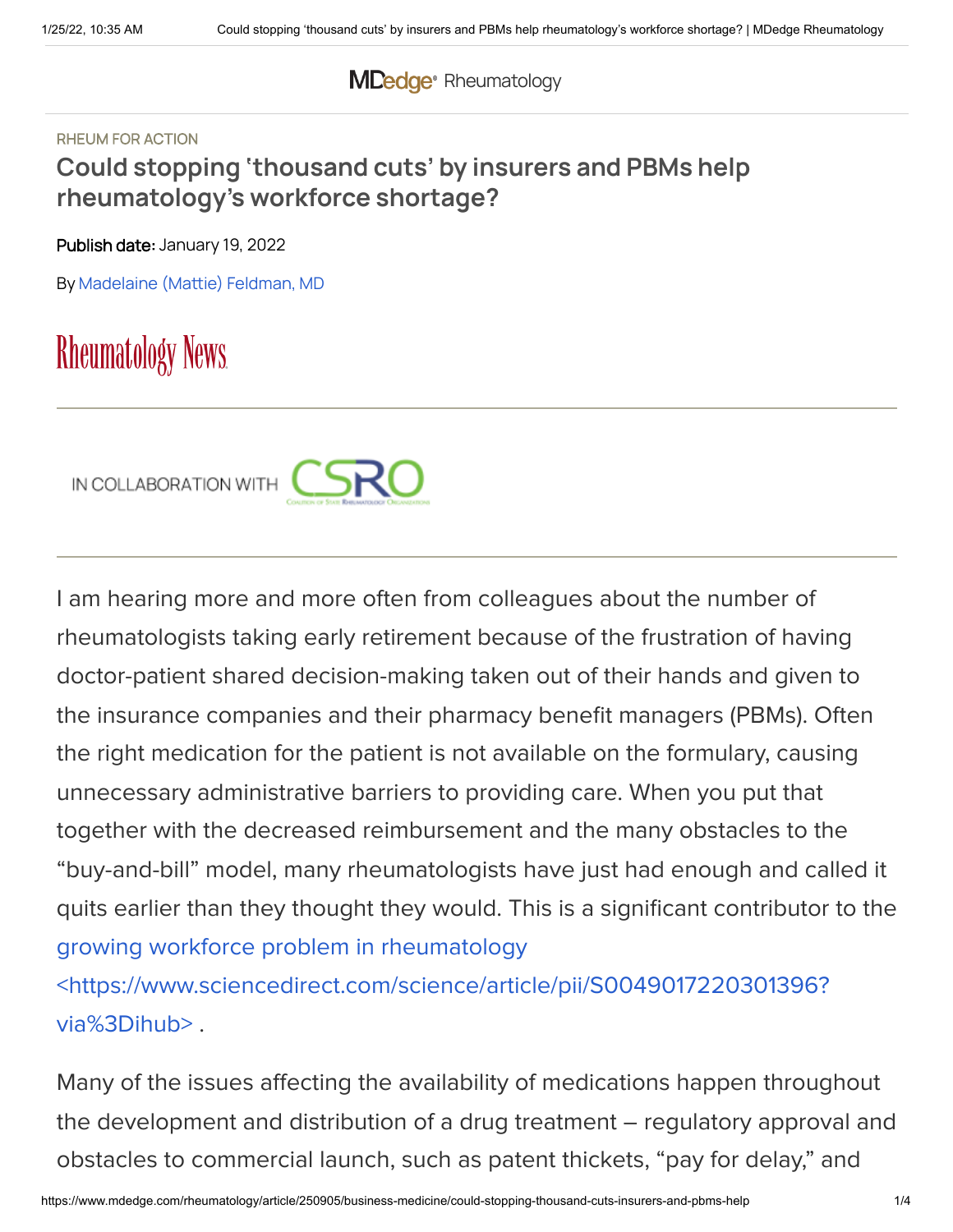### $\blacksquare$ launched on to the marketplace, rheumatologists are at the mercy of the health **MDedge** [Rheumatology](https://www.mdedge.com/rheumatology)

plans and PBMs as to whether, when, and even where a medication can be used. Here is where much of the frustration begins, amplified by the knowledge that profit for the PBM is the driving force behind formulary construction.

### Dr. Madelaine Feldman

To support rheumatologists in addressing these challenges, the Coalition of State Rheumatology Organizations started a "Reporting Insurance/Payer Issues" page [<https://csro.info/forms/insurance\\_notification.php>](https://csro.info/forms/insurance_notification.php) . Here, rheumatologists can describe issues or complaints they have with payers regarding patient care. The responses we've received so far always have a sense of urgency and frustration in the description of whatever obstacle to care is being thrown up by an insurance company or PBM.

One of the recent issues that has arisen via the CSRO's reporting form involves a new policy for an insurance plan that removes the availability of the intravenous formulation of a medication if it has a subcutaneous (sub Q) formulation. It is a commercial version of the Medicare self-administered drug list, but worse. At least Medicare takes the time to look at the actual usage of a formulation before moving it from Part B to Part D. This new policy flatly states that no patients will have access to the IV formulation until the sub Q formulation has been tried. This includes switching all stable IV patients over to the sub Q formulation. Because the IV formulation is weight based, switching patients from IV to sub Q can reduce their dosage by more than 50%. It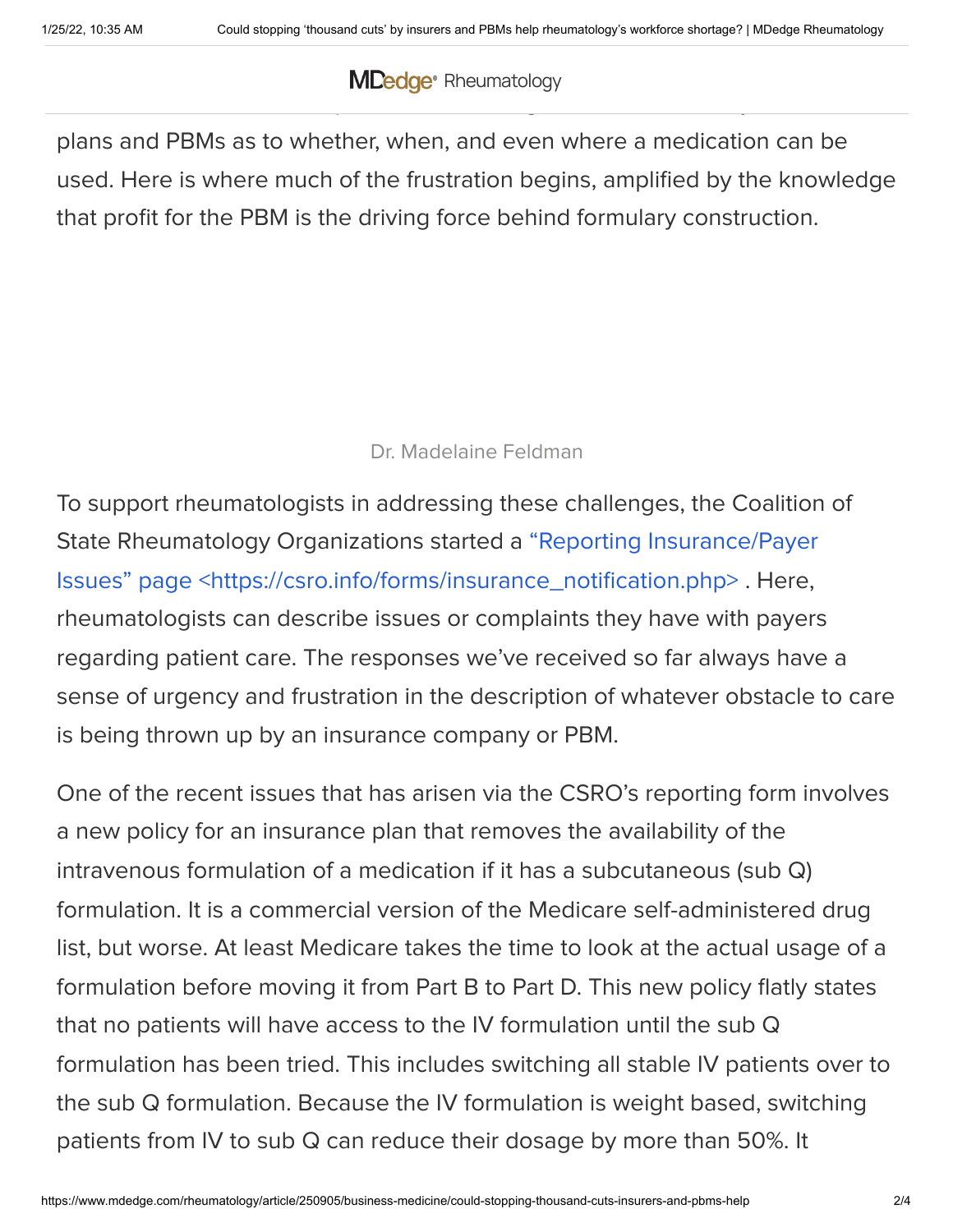$\mathsf{MD}_{\mathsf{A}}$  decontrol is a small price to pay for increase  $\mathsf{PL}_{\mathsf{A}}$ profits (called "savings" by the PBM). Notably, IV medications through physician **MDedge** [Rheumatology](https://www.mdedge.com/rheumatology)

"buy and bill" offer no revenue to the insurance company, while sub Q medications increase profits through rebates, fees, and other price concessions.

### RELATED Taking 2021's [rheumatology](https://www.mdedge.com/rheumatology/article/248589/business-medicine/taking-2021s-rheumatology-advocacy-momentum-2022) advocacy momentum into 2022

The CSRO outlined these concerns in its Jan. 18, 2022, response [<https://csro.info/advocacy/correspondence>](https://csro.info/advocacy/correspondence) to the insurance company's reply to the coalition's original letter, urging them to value patients over profits. In this response, the CSRO addressed nonmedical switching, site of care cost, outcome documentation, and grandfathering stable patients, and finished with a discussion on ERISA (Employee Retirement Income Security Act of 1974) protections.

While our Reporting Insurance/Payer Issues form cannot handle reimbursement issues, there needs to be a word about money and profit when it comes to physicians. Physicians whose specialties have few to no procedures, including rheumatologists, rely on office visits and ancillary services such as infusion suites for income. That income sustains their practice and maintains all their attendant expenses. Many of the recent policies put forth by health plans not only intrude on the doctor-patient relationship in treatment decisions, but also reduce reimbursements and place obstacles to "buy and bill," shifting revenue from the physician to the insurance company.

All these insurance/payer issues boil down to a version of "death by a thousand cuts." These cuts harm patients and impede rheumatologists' ability to sustain their practices. They are a type of moral injury (among the many we see in health care providers) that are causing rheumatologists to retire early. Clearly,